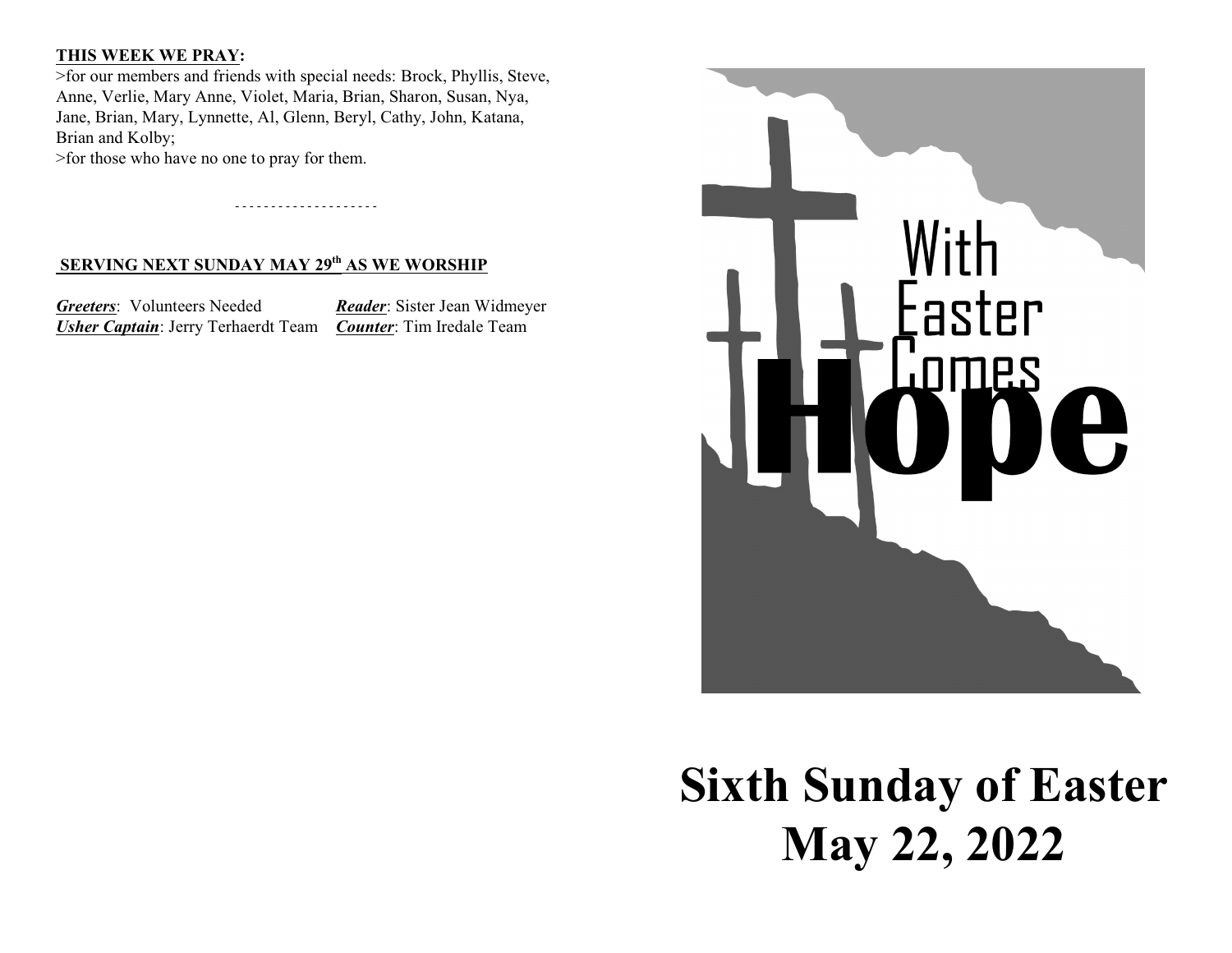# **ZION LUTHERAN CHURCH** Stratford, Ontario

Church Office: 519-271-8527 Cell: 519-274-1300 email: [zionlc@golden.net](mailto:zionlc@golden.net) website: www.zionstratford.com

| <b>Sixth Sunday of Easter</b> | May 22, 2022        |
|-------------------------------|---------------------|
| Sandra Mogensen               | Pianist             |
| Laura Burton                  | Organist            |
| Paul Shilton                  | Minister of Music   |
| Sister Jean Widmeyer          | Visitation Minister |
| Rev. Jeffrey Laustsen         | Pastor              |
| People of Zion                | Ministers           |
|                               |                     |

#### **GATHERING**

| Prelude                                                 |            |
|---------------------------------------------------------|------------|
| Welcome, Announcements                                  |            |
| Confession and Forgiveness                              | Page $116$ |
| <b>GATHERING HYMN 522: "As We Gather at Your Table"</b> |            |

Greeting Page 120 Prayer of the Day:

> **Bountiful God, you gather your people into your realm, and you promise us food from your tree of life. Nourish us with your word, that empowered by your Spirit we may love one another and the world you have made, through Jesus Christ, our Saviour and Lord, who lives and reigns with you and the Holy Spirit, one God, now and forever. Amen.**

### **WORD**

First Reading: Acts 16:9-15 Psalm: 67 Second Reading: Revelation 21:10, 22-22:5

Gospel: John 14:23-29 Sermon: [https://1drv.ms/v/s!Alrwdlq5YZa1jz4RMt4JL-Y4\\_e-q](https://1drv.ms/v/s!Alrwdlq5YZa1jz4RMt4JL-Y4_e-q)

**HYMN 785: "When Peace Like a River"** Nicene Creed Page 126 Prayers of Intercession Sharing the Peace Page 128 **MEAL** Offertory Prayer Page 129 The Great Thanksgiving Page 129 Communion Prayer Page 133 The Lord's Prayer Page 134 Distribution of Holy Communion Post-Communion Prayer Page 136 **SENDING** Blessing Page 136 **HYMN 763**: **"My Life Flows On in Endless Song"** Dismissal

Zion Lutheran Church **welcomes our visitors and guests**. We are pleased that you have come to join us in the worship of our God of grace and love. May you be strengthened and uplifted in our time together. Plan to be with us, again, at your earliest opportunity.

Postlude

All people of faith and those who seek faith are welcome to receive the Sacrament of Holy Communion. This morning, we will be distributing the Lord's Supper in a continuous fashion. The ushers will invite the congregation to come forward down the centre aisle.

**WELCOME:** We are pleased to be celebrating this "in-person" worship with you this morning.

**Please note that pre-registration is still required until further notice.** *As well, COVID protocols (masks, social distancing, etc.) remain in place*. **Please call Jane to register at 519-271-8527 before 3:00 p.m. on Fridays**.

**SACRAMENT OF BAPTISM: We are pleased to announce that** *Sloane Donna Georgina Wilker* **daughter of** *Justin and Alexandra Wilker* **was Baptized here at Zion on Saturday, May 14, 2022. We want to congratulate and welcome Sloane to the Zion family.**